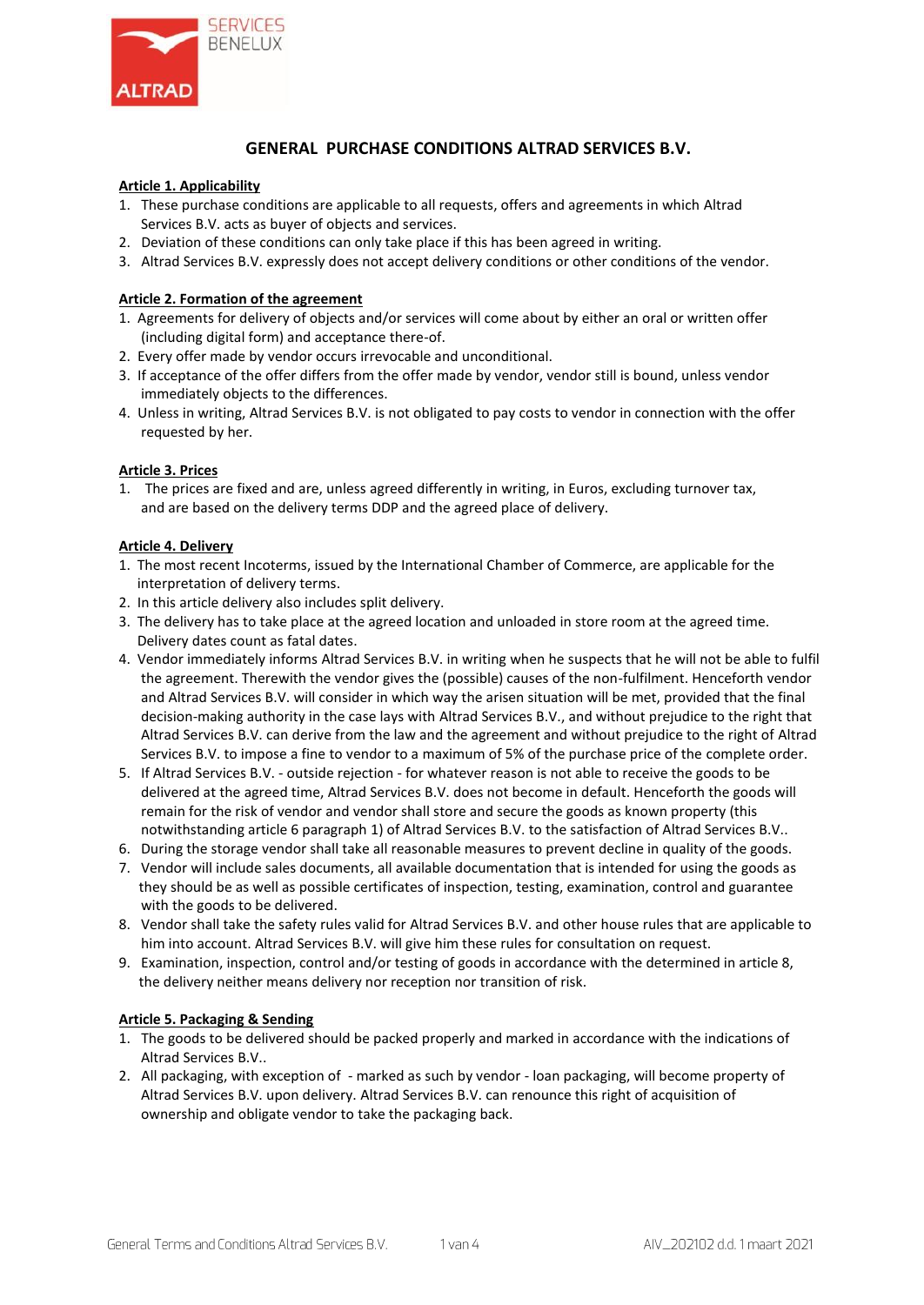

- 3. Returning of loan packaging and packaging of which Altrad Services B.V. does not desire the ownership is for the account and risk of the vendor and occurs at a destination indicated by vendor. If vendor does not indicate a destination, Altrad Services B.V. has the right to send the goods to the address of vendor.
- 4. Complaints about the soundness of the delivered shall be made known in writing to vendor within a period of thirty work days. This period takes effect on the day that Altrad Services B.V. reasonably has been able to test the soundness of the delivered.

### **Article 9. Invoicing & Payment**

- 1. The invoicing occurs, mentioning of the order number, at the indicated invoice address after delivery of the goods and/or services, completely specified to number and type.
- 2. Payment term is 60 days after receipt of the invoice, provided the goods have been received and/or the services have been carried out and Altrad Services B.V. has not made well founded objections to the way of execution before the close of the mentioned period. Payment of the purchase sum does not contain renunciation of any right in any way.
- 3. Vendor is prohibited to cede, pledge or, under whichever title, transfer the ownership of his claim on Altrad Services B.V. to a third party, unless otherwise agreed upon in writing.
- 4. Vendor is prohibited to suspend or settle his claim.

## **Article 10. Guarantee**

- 1. Vendor guarantees the soundness of the delivered during a period of eighteen months after commissioning, but at the latest twenty-four months after delivery. This guarantee does not apply to normal wear or inexpertly use of parts.
- 2. If Altrad Services B.V. appeals to the guarantee vendor will repair the defects within 5 work days after written notice of Altrad Services B.V., or proceed to redelivery free of charge. In the absence thereof Altrad Services B.V. is entitled to repair the defect as soon as possible on the costs of the vendor.
- 3. For that which is delivered for repair the guarantee period commences again at the day of replacement.
- 4. Vendor guarantees that the goods and/or services delivered by him do not violate the intellectual property rights of third parties, or are unlawful towards such third parties.
- 5. Vendor guarantees that possible third parties brought in by vendor cannot claim any rights of intellectual property as meant in article 15 paragraph 1 on the goods and/or services delivered by vendor.

#### **Article 11. Liability**

- 1. Vendor is liable for compensation of all damages, both direct and indirect, that Altrad Services B.V. suffers because of or in relation to the execution by vendor of the agreement.
- 2. Vendor safeguards Altrad Services B.V. against all claims of third parties for compensation of damage as meant in the first paragraph. In this paragraph third parties also contain staff of Altrad Services B.V. and of vendor and those who act on behalf of Altrad Services B.V. or the vendor. The same goes for the claims of third parties in relation to faulty products in the sense of article 6:158 et seq. Dutch Civil Code as well as any (alleged) breach of intellectual property rights with regard to the goods and/or services delivered by vendor.
- 3. Altrad Services B.V. is not liable for damage or loss with regard to materials, equipment, tools and the like, everything in the most extensive sense of the word, of vendor, neither when such is connected with behavior of Altrad Services B.V. staff and brought in third parties/ helping persons.
- 4. Vendor is obligated to ensure himself against his liability and risks as described in the previous paragraphs and on request put the concerning policy at the disposal of Altrad Services B.V..
- 5. Vendor safeguards Altrad Services B.V. for every liability concerning the Wet Ketenaansprakelijkheid (Liability of Subcontractors Act).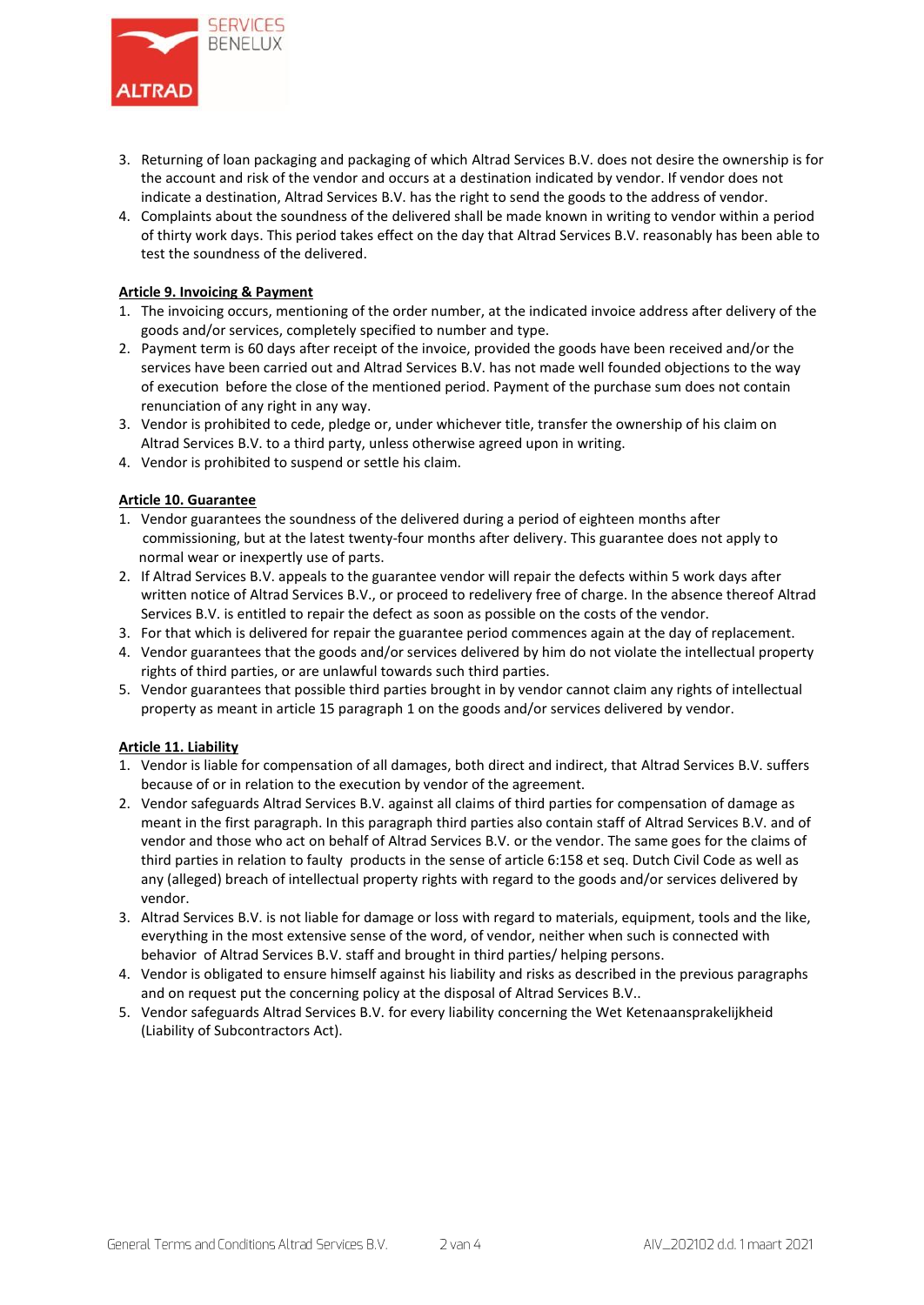

## **Article 12. Force Majeure**

- 1. In case of force majeure on the side of vendor, Altrad Services B.V. has the choice to either suspend the fulfilment of her commitment for the duration of the force majeure, or to dissolve the agreement completely or partially without legal interference through a written declaration (see article 14 paragraph 4).
- 2. For account and risk of vendor come at least, but not exclusively: strike, work to rule, sickness, prohibition on import, export and transit, transport problems, non-fulfilment of the obligations of supplier and production failure with vendor.
- 3. Under penalty of expiration of appeal vendor should notify Altrad Services B.V. in writing without delay, but at the latest within 3 work days, of the arising of that force majeure situation.

## **Article 13. Goods made available**

1. All goods which are made available to vendor, such as drawings, models, moulds and tools remain property of Altrad Services B.V. and these will be returned immediately upon request. Without written permission they may not be copied or multiplied, nor in any form or in any way, completely or partially be handed over to third parties for inspection, or be used for third parties. The drawings, models, moulds and tools that have been by vendor are also property of Altrad Services B.V. and the price of that is expected to be included in the purchase sum of the goods, unless agreed otherwise in writing.

#### **Article 14. Termination**

- 1. Altrad Services B.V. has the right to terminate the agreement in the interim through written notice to the vendor. Immediately after reception of the written notice vendor should immediately discontinue the agreement. Altrad Services B.V. and vendor shall then consult about the consequences of such a termination.
- 2. If vendor fails to comply in the fulfilment of the agreement as well as in case of bankruptcy or judicial settlement and in case of withdrawal, liquidation or takeover or any comparable condition of the company of the vendor, vendor is legally negligent and Altrad Services B.V. has the right a) to terminate the agreement completely or partially unilaterally through a written notice to vendor, b) to suspend payment obligations and c) to assign the execution of the agreement completely or partially for the account and risk of vendor to a third party, everything without that Altrad Services B.V. is held to any compensation and without prejudice to possible other rights accrued to Altrad Services B.V..
- 3. All claims that Altrad Services B.V. on account of this article can have or receive towards vendor will be immediately and fully claimable.
- 4. If the vendor appeals to the non-responsibility of the failure (force majeure) the second and third paragraph apply accordingly.

#### **Article 15. Intellectual property rights**

- 1. All property right arisen within the framework of an agreement, including but not limited to copyright, model rights, trade mark rights, patent laws and database rights, that can arise of or will be executed, this in the most extensive sense of the word rest with Altrad Services B.V..
- 2. In case in the framework of the execution of an agreement by vendor specifications, drawings, or other documents are drawn up and/or works are brought about or when the vendor forms, whether or not with the use of goods of Altrad Services B.V., a new good, or other intellectual property rights arise, they belong to Altrad Services B.V. and the (intellectual) property rights are now for then transferred to Altrad Services B.V.. For as far as required by law these have to apply as an act in the sense of the copyright law. Vendor is hereby obligated to execute all possible (additional) delivery acts at first request of Altrad Services B.V..

#### **Article 16. Confidentiality**

1. Vendor is obligated to absolute confidentiality towards third parties of all company business in the most extensive sense of the word, included herewith models, drawings, plans, constructions, know-how etc., that has come to his knowledge in pursuance of the assignment.